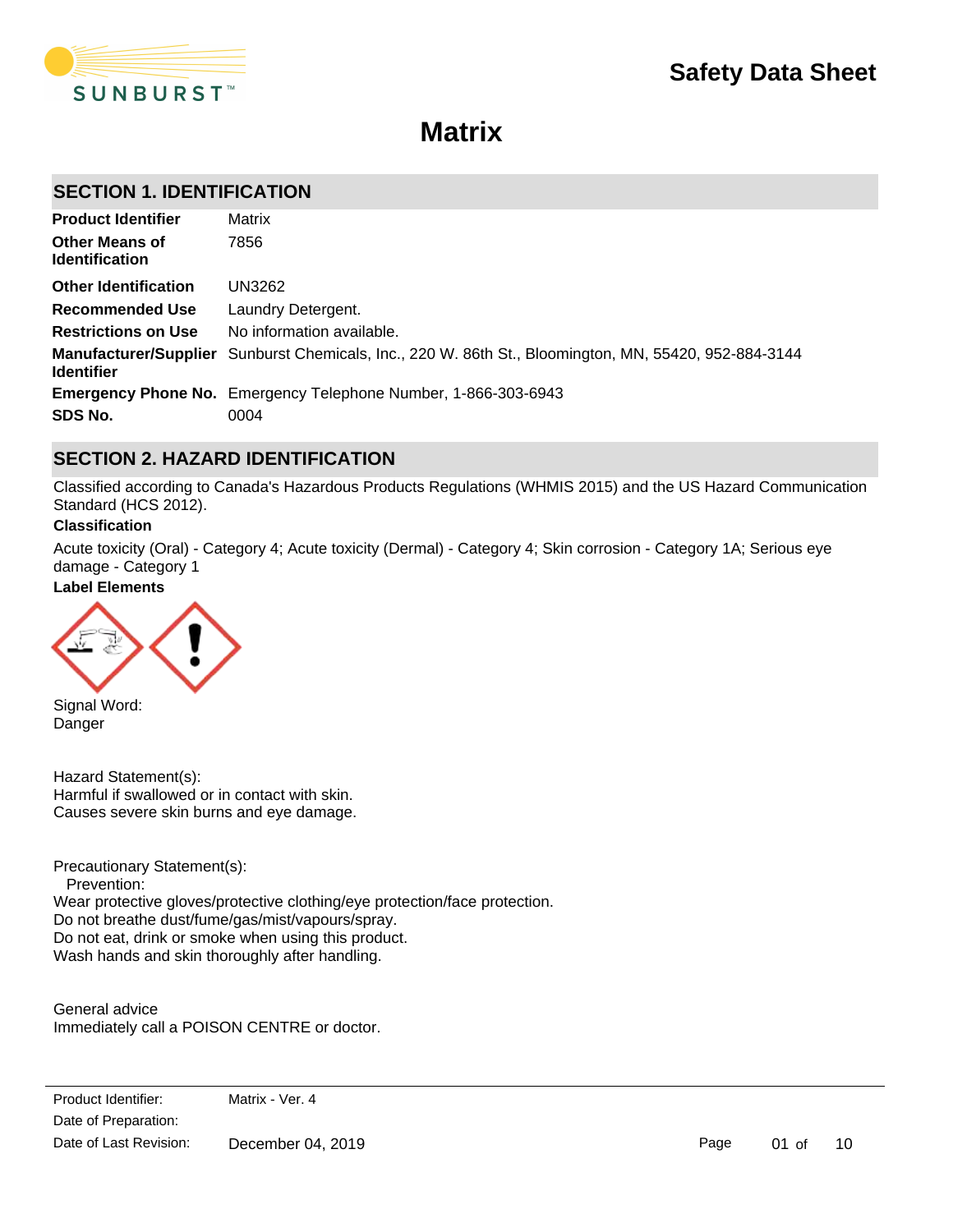Eyes

IF IN EYES: Rinse cautiously with water for several minutes. Remove contact lenses, if present and easy to do. Continue rinsing. Immediately call a POISON CENTRE or doctor.

**Skin** IF ON SKIN: Wash with plenty of water. Take off contaminated clothing and wash it before reuse. Call a POISON CENTRE or doctor if you feel unwell.

Inhalation IF INHALED: Remove person to fresh air and keep comfortable for breathing.

Ingestion IF SWALLOWED: Immediately call a POISON CENTRE or doctor. IF SWALLOWED: Rinse mouth. Do NOT induce vomiting.

 Storage: Store locked up. Store in a well-ventilated place. Keep container tightly closed.

Disposal:

Dispose of contents and container in accordance with local, regional, national and international regulations.

## **Other Hazards**

Not applicable.

-----------------------------------------------------------------------------------------------------------

PRODUCT AT USE DILUTION Classification Category of Use Dilution: Acute toxicity (Oral) - Category 4. Skin corrosion - Category 2; Serious eye damage - Category 1.

Signal Word Danger

Hazard Statements Harmful if swallowed Causes eye damage Causes skin irriation

Precautionary Statement(s): Prevention: Wash hands and skin thoroughly after handling. Wear protective gloves / protective clothing / eye protection / face protection

General Response:

IF IN EYES: Rinse cautiously with water for several minutes. Remove contact lenses, if present and easy to do. Continue rinsin. Immediately call a POISON CENTRE or doctor/physician. IF ON SKIN: Wash with plenty of water. Take off contaminated clothing and wash it before reuse. IF INHALED: Remove victim to fresh air and keep at rest in a position comfortable for breathing. Call a POISON CENTRE or doctor / physician if you feel unwell. IF SWALLOWED: Rinse mouth, sip a glass of water if able to do so. Do NOT induce vomiting. Call a POISON CENTRE

or doctor/physician if you feel unwell.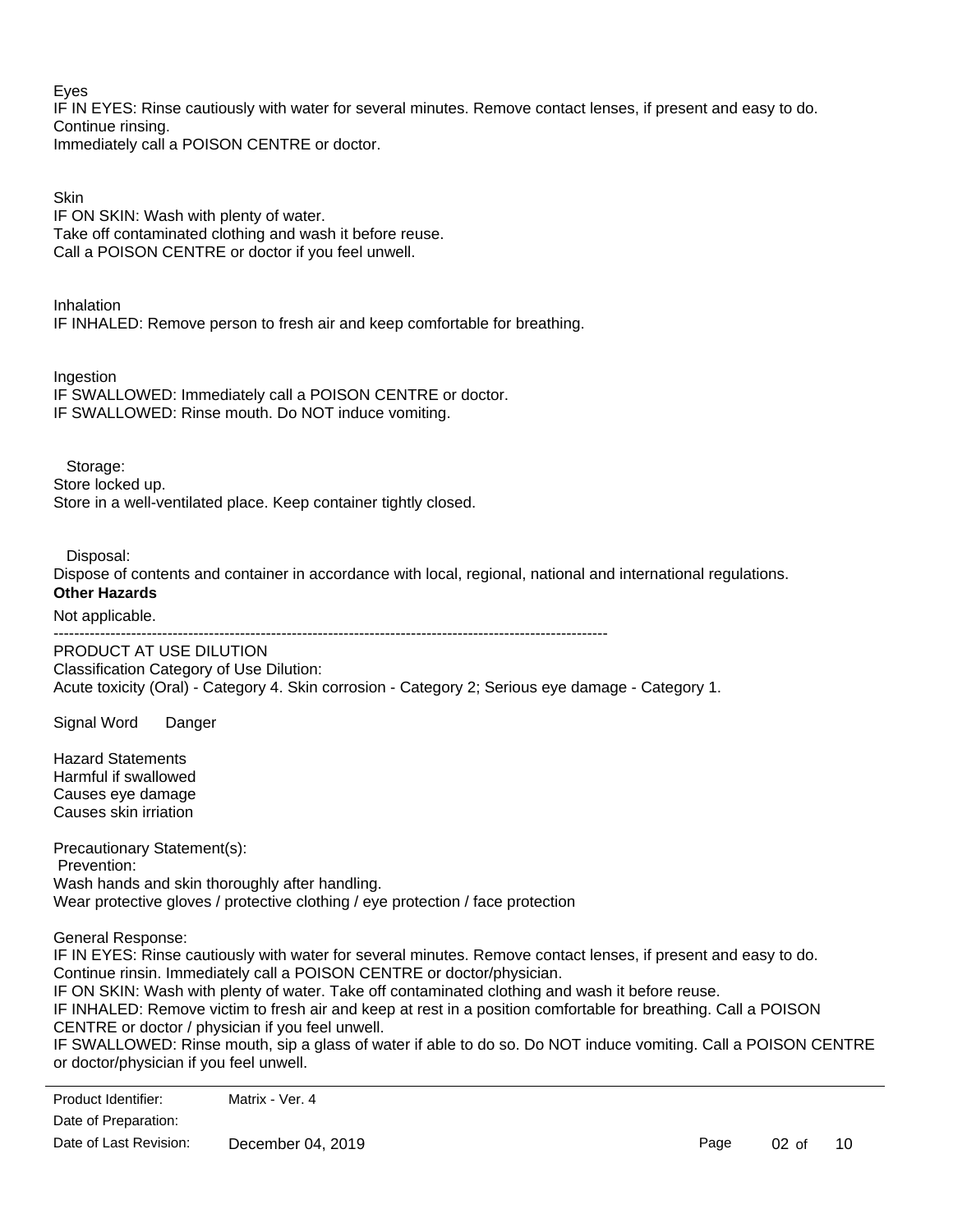## **SECTION 3. COMPOSITION/INFORMATION ON INGREDIENTS**

------------------------------------------------------------------------------------------------------------.

| <b>Chemical Name</b>                                          | <b>CAS No.</b> | $\%$      | Other Identifiers   Other Names |  |
|---------------------------------------------------------------|----------------|-----------|---------------------------------|--|
|                                                               |                |           |                                 |  |
| Sodium Metasilicate                                           | 6834-92-0      | $20 - 40$ |                                 |  |
| Nonylphenol Ethoxylate                                        | 9016-45-9      | $10 - 20$ |                                 |  |
| Benzenesulphonic acid, C10-C13<br>alkyl derivs., sodium salts | 68411-30-3     | $10 - 20$ |                                 |  |
| Sodium hydroxide                                              | 1310-73-2      | $5 - 15$  |                                 |  |
| Mixed Ethoxylated Alcohol                                     | proprietary    | $5 - 10$  |                                 |  |
| Dodecanamide, N-(2-hydroxyethyl)-                             | 142-78-9       | $5 - 10$  |                                 |  |
| Tetrasodium<br>ethylenediaminetetraacetate                    | 64-02-8        | $5 - 10$  |                                 |  |
| 2-Butoxyethanol                                               | 111-76-2       | $2 - 5$   |                                 |  |
| sodium carboxymethylcellulose                                 | 9004-32-4      | $1 - 5$   |                                 |  |
| Stilbene derivative                                           | 16470-24-9     | $0 - 0.5$ |                                 |  |

### **Notes**

### PRODUCT AT USE DILUTION

Contains ingredients listed above at weight % less than 0.5%

## **SECTION 4. FIRST-AID MEASURES**

### **First-aid Measures**

### **Inhalation**

Remove source of exposure or move to fresh air. Get medical advice or attention if you feel unwell or are concerned.

### **Skin Contact**

Wash gently and thoroughly with lukewarm, gently flowing water and mild soap for 5 minutes. Thoroughly clean clothing, shoes and leather goods before reuse or dispose of safely. If symptoms persist, call a physician.

### **Eye Contact**

Immediately rinse the contaminated eye(s) with lukewarm, gently flowing water for 15-20 minutes, while holding the eyelid(s) open. Seek immediate medical attention/advice.

### **Ingestion**

Do NOT induce vomiting. Drink plenty of water. Never give anything by mouth to an unconscious person. If symptoms persist, call a physician.

### **First-aid Comments**

Get medical advice or attention if you feel unwell or are concerned.

#### ---------------------------------------------------------------------------------------------------------- PRODUCT AT USE DILUTION

EYE CONTACT:

Rinse immediately with plenty of water, also under the eyelids, for at least 15 minutes. Seek immediate medical attention / advice.

### SKIN CONTACT:

Wash off immediately with plenty of water for at least 15 minutes. Use mild soap if available. Get medical attention if irritation develops and persists.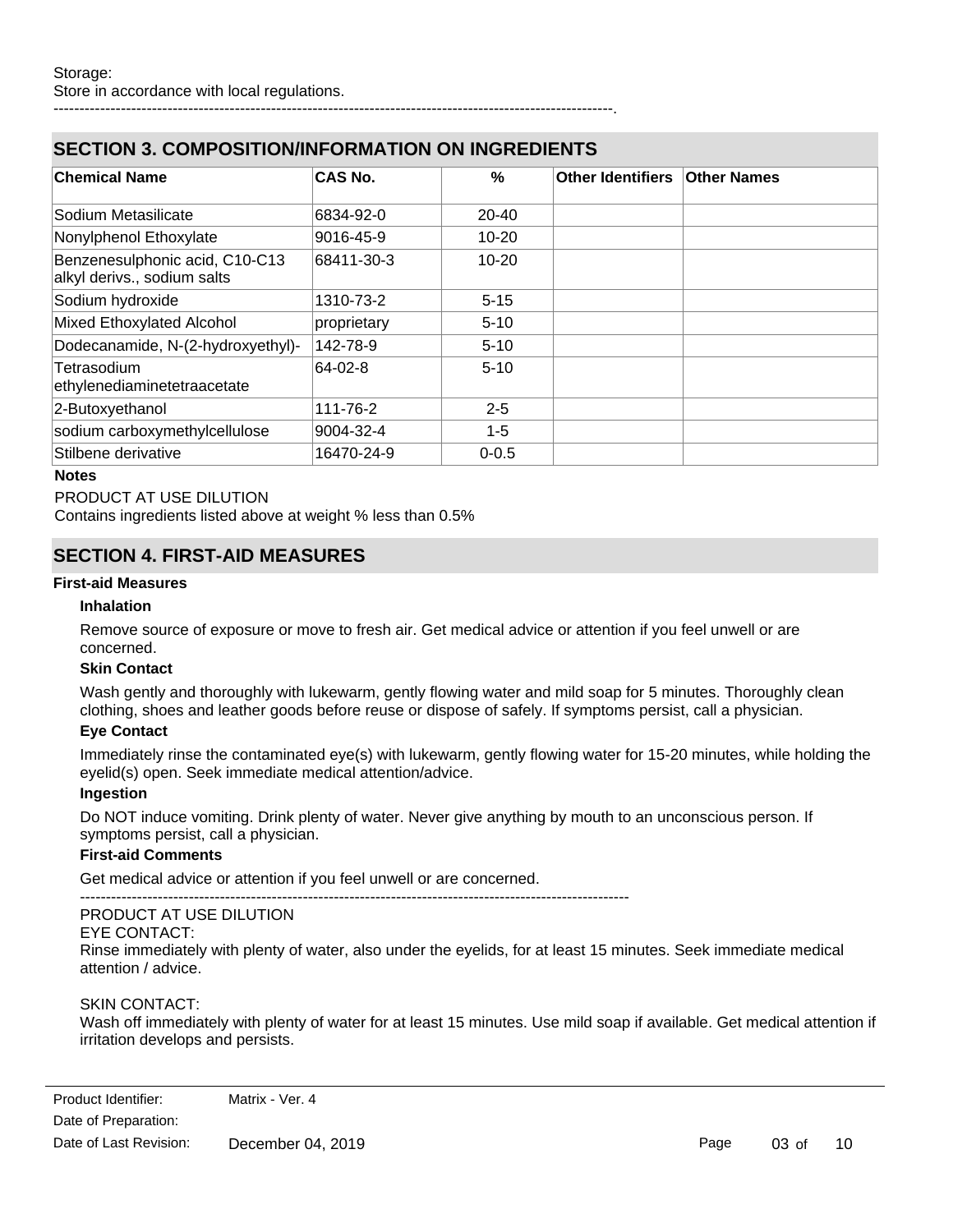INHALATION: Get medical attention if symptoms occur.

### INGESTION:

Rinse mouth. Get medical attention if symptoms occur. Do NOT induce vomiting. Drink plenty of water. Never give anything by mouth to an unconscious person. Seek immediate medical attention / advice.

----------------------------------------------------------------------------------------------------------.

### **Most Important Symptoms and Effects, Acute and Delayed**

#### None known.

#### **Immediate Medical Attention and Special Treatment**

### **Special Instructions**

Treat symptomatically.

## **SECTION 5. FIRE-FIGHTING MEASURES**

### **Extinguishing Media**

### **Suitable Extinguishing Media**

Water. Carbon dioxide (CO 2 ). Dry chemical.

**Unsuitable Extinguishing Media**

None known.

### **Specific Hazards Arising from the Product**

Not sensitive to static discharge. Not sensitive to mechanical Impact.

### **Special Protective Equipment and Precautions for Fire-fighters**

As in any fire, wear self-contained breathing apparatus pressure-demand, MSHA/NIOSH (approved or equivalent) and full protective gear.

As in any fire, wear self-contained breathing apparatus pressure-demand, MSHA/NIOSH (approved or equivalent) and full protective gear.

## **SECTION 6. ACCIDENTAL RELEASE MEASURES**

### **Personal Precautions, Protective Equipment, and Emergency Procedures**

Avoid contact with skin, eyes and clothing. Do not breathe spray mist. Ensure adequate ventilation. Use personal protective equipment. If spilled, take caution, as material can cause surfaces to become slippery.

### **Environmental Precautions**

Avoid release to the environment. Collect spillage. See Section 12 for additional Ecological Information. Dispose of contents/container to an approved waste disposal plant.

### **Methods and Materials for Containment and Cleaning Up**

Contain and soak up spill with absorbent that does not react with spilled product. Collect and reuse if possible. Following product recovery, flush area with water.

### **Other Information**

----------------------------------------------------------------------------------------------------------

### PRODUCT AT USE DILUTION

Personal precautions, protective equipment and emergency procedures: Avoid contact with skin, eyes and clothing. Do not breathe spray mist. Ensure adequate ventilation. Use personal protective equipment. Solution can cause surfaces to become slippery

Environmental precautions:

Avoid release to the environment. Rinse or mop up use solutions. Solutions may be flushed down sanitary sewer drains.

Methods and materials for containment and cleaning up: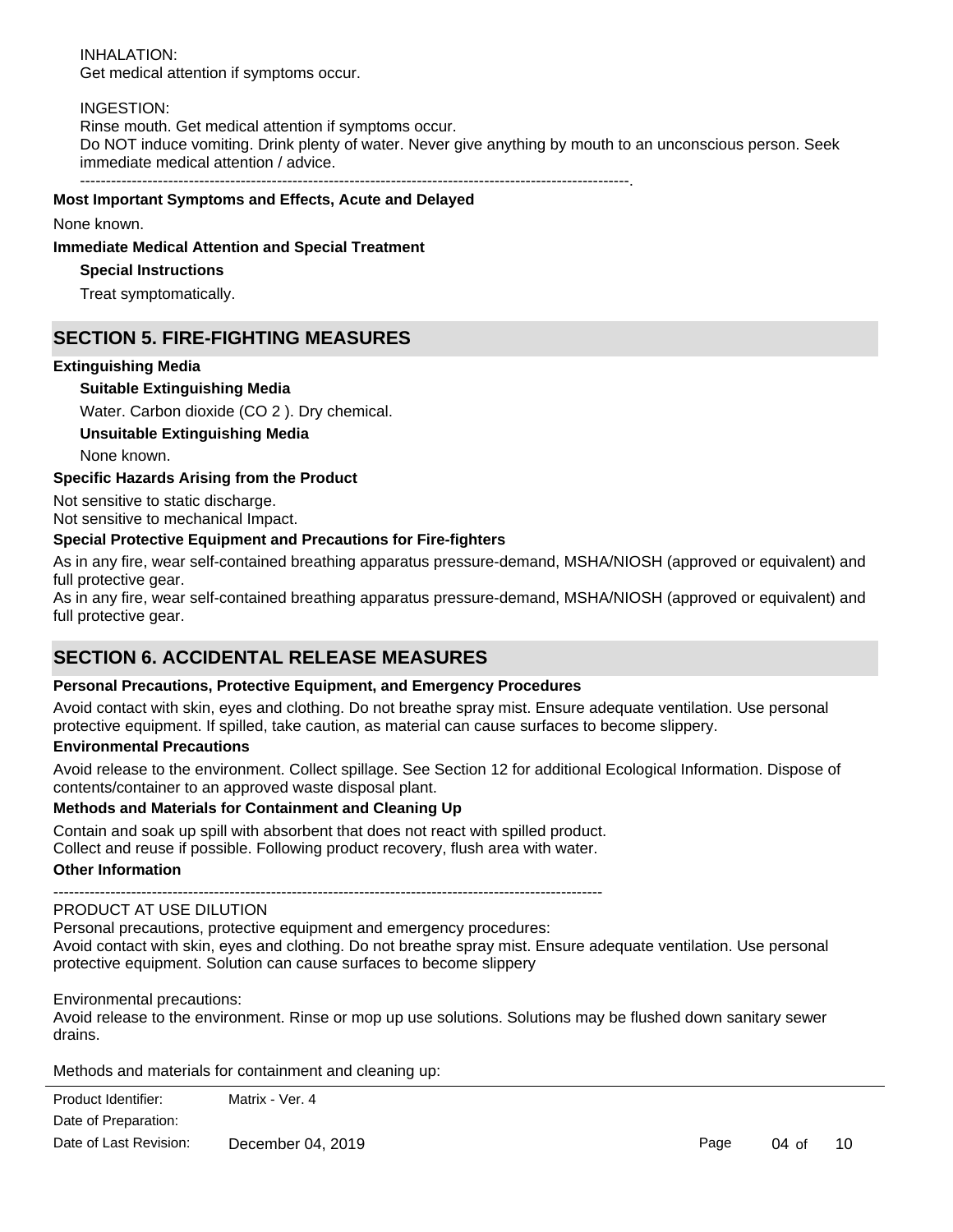Stop leak if safe to do so. Contain spillage, and then collect with noncombustible absorbent material, (e.g. sand, earth, diatomaceous earth, vermiculite) and place in container for disposal according to local / national regulations (see section 13). For large spills, dike spilled material or otherwise contain material to ensure runoff does not reach a waterway.

## **SECTION 7. HANDLING AND STORAGE**

### **Precautions for Safe Handling**

Handle in accordance with good industrial hygiene and safety practice. Ensure adequate ventilation. Avoid contact with skin, eyes and clothing. Do not breathe vapours or spray mist. Do not eat, drink or smoke when using this product, or its use solutions.

### **Conditions for Safe Storage**

Keep container tightly closed. Keep container closed when not in use. Keep out of the reach of children.

---------------------------------------------------------------------------------------------------------- PRODUCT AT USE DILUTION Precautions for Safe Handling: Avoid contact with skin and eyes. Wash hands thoroughly after handling.

Conditions for Safe Storage:

Keep out of reach of children. Store in suitable labeled containers.

----------------------------------------------------------------------------------------------------------.

----------------------------------------------------------------------------------------------------------.

## **SECTION 8. EXPOSURE CONTROLS/PERSONAL PROTECTION**

#### **Control Parameters**

|                      | <b>ACGIH TLV®</b> |             | <b>OSHA PEL</b>     |                    | <b>AIHA WEEL</b> |            |
|----------------------|-------------------|-------------|---------------------|--------------------|------------------|------------|
| <b>Chemical Name</b> | <b>TWA</b>        | <b>STEL</b> | <b>TWA</b>          | <b>Ceiling</b>     | 8-hr TWA         | <b>TWA</b> |
| 2-Butoxyethanol      | 20 ppm            |             | $ 50$ ppm           |                    |                  |            |
| Sodium hydroxide     | $2 \text{ mg/m}$  |             | $ 2 \text{ mg/m}$ 3 | $2 \text{ mg/m}$ 3 |                  |            |

### **Appropriate Engineering Controls**

Provide eyewash in work area, if contact or splash hazard exists.

## **Individual Protection Measures**

### **Eye/Face Protection**

Wear chemical safety goggles and face shield when contact is possible.

### **Skin Protection**

Rubber or vinyl gloves recommended when handling solid chemicals or their use solutions.

### **Respiratory Protection**

If exposure limits are exceeded or irritation is experienced, NIOSH/MSHA approved respiratory protection should be worn.

## **SECTION 9. PHYSICAL AND CHEMICAL PROPERTIES**

| <b>Basic Physical and Chemical Properties</b> |                                                     |  |  |  |
|-----------------------------------------------|-----------------------------------------------------|--|--|--|
| Appearance                                    | Yellow.                                             |  |  |  |
| Odour                                         | <b>Butyl Ether</b>                                  |  |  |  |
| <b>Odour Threshold</b>                        | Not available                                       |  |  |  |
| рH                                            | Not applicable                                      |  |  |  |
| <b>Melting Point/Freezing Point</b>           | 60 °C (140 °F) (melting); Not applicable (freezing) |  |  |  |
| <b>Initial Boiling Point/Range</b>            | Not available                                       |  |  |  |
| <b>Flash Point</b>                            | Not available                                       |  |  |  |
|                                               |                                                     |  |  |  |

**Product Identifier:** Matrix - Ver. 4 Date of Preparation: Date of Last Revision: December 04, 2019

Page 05 of 10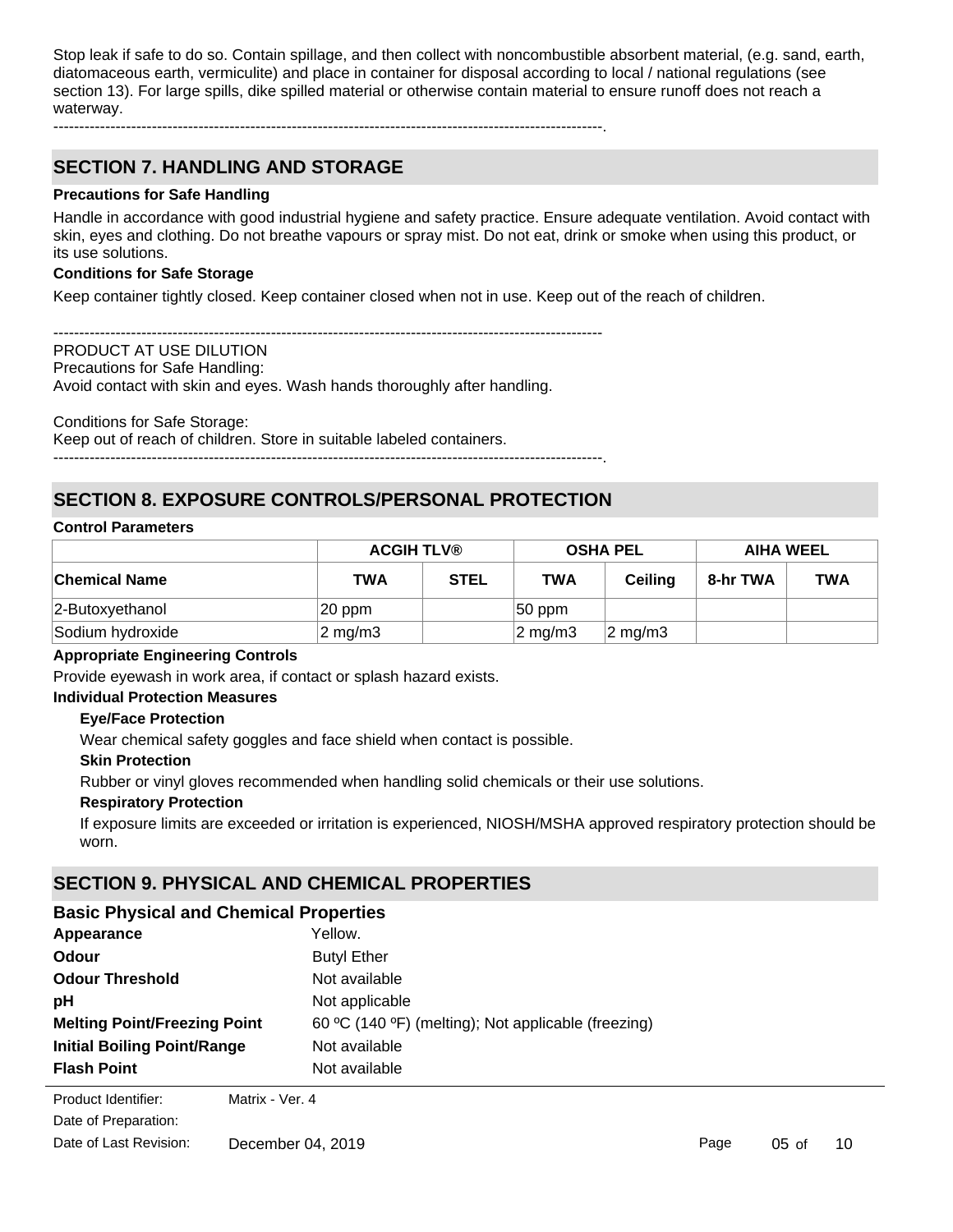| <b>Evaporation Rate</b>                                      | Not applicable                                       |
|--------------------------------------------------------------|------------------------------------------------------|
| Flammability (solid, gas)                                    | Not applicable                                       |
| <b>Upper/Lower Flammability or</b><br><b>Explosive Limit</b> | Not applicable (upper); Not applicable (lower)       |
| Vapour Pressure                                              | Not applicable                                       |
| Vapour Density (air $= 1$ )                                  | Not applicable                                       |
| Relative Density (water $= 1$ )                              | Not available                                        |
| <b>Solubility</b>                                            | Soluble in water; Not available (in other liquids)   |
| <b>Partition Coefficient,</b><br>n-Octanol/Water (Log Kow)   | Not applicable                                       |
| <b>Auto-ignition Temperature</b>                             | Not applicable                                       |
| <b>Decomposition Temperature</b>                             | Not available                                        |
| <b>Viscosity</b>                                             | Not applicable (kinematic); Not applicable (dynamic) |
| <b>Other Information</b>                                     |                                                      |
| <b>Physical State</b>                                        | Solid                                                |
| <b>Use Dilution</b>                                          | Use dilution pH is 10.5 - 12.0 pH                    |
| <b>VOC Content</b>                                           | VOC Content $(\% ) = 2-5\%$                          |
|                                                              |                                                      |

## **SECTION 10. STABILITY AND REACTIVITY**

**Chemical Stability** Normally stable. **Conditions to Avoid** None known. **Incompatible Materials** None known. **Hazardous Decomposition Products** None known. **Possibility of Hazardous Reactions** None expected under normal conditions of storage and use. **Reactivity** None known.

## **SECTION 11. TOXICOLOGICAL INFORMATION**

### **Likely Routes of Exposure**

Eye contact; skin contact.

### **Acute Toxicity**

| <b>Chemical Name</b>                                             | <b>LC50</b>                          | LD50 (oral)           | LD50 (dermal)      |
|------------------------------------------------------------------|--------------------------------------|-----------------------|--------------------|
| 2-Butoxyethanol                                                  | 2.21 mg/L (rat) (4-hour<br>exposure) | 470 mg/kg (rat)       | 400 mg/kg (rabbit) |
| Tetrasodium<br>ethylenediaminetetraacetate                       | Not available                        | 1780-1800 mg/kg (rat) | Not available      |
| Sodium hydroxide                                                 | Not available                        | Not available         | 1350 mg/kg (rat)   |
| Benzenesulphonic acid,<br>C10-C13 alkyl derivs.,<br>sodium salts | Not available                        | 1020 mg/kg (rat)      | Not available      |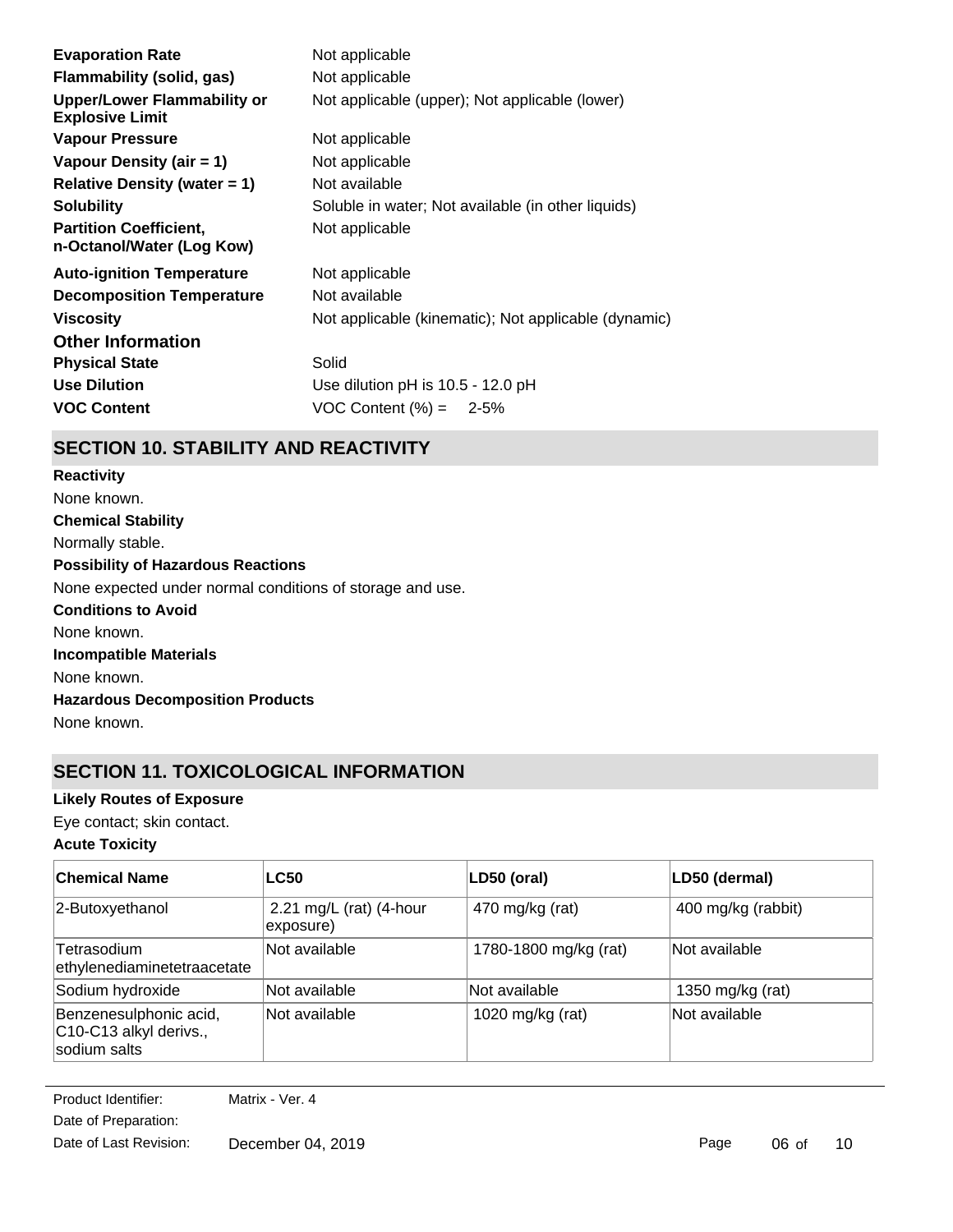| Nonylphenol Ethoxylate | Not available | 3310 mg/kg (rat) | 2000 mg/kg (rabbit) |
|------------------------|---------------|------------------|---------------------|
| Sodium Metasilicate    | Not available | 1280 mg/kg (rat) | Not available       |

LC50: No information was located.

LD50 (oral): No information was located.

LD50 (dermal): No information was located.

### **Skin Corrosion/Irritation**

Human experience shows skin corrosion.

### **Serious Eye Damage/Irritation**

Human experience and animal tests show serious eye damage.

### **STOT (Specific Target Organ Toxicity) - Single Exposure**

### **Inhalation**

May cause irritation of respiratory tract.

### **Ingestion**

Harmful if swallowed. Ingestion may cause gastrointestinal irritation, nausea, vomiting and diarrhea.

### **Aspiration Hazard**

No information was located.

### **STOT (Specific Target Organ Toxicity) - Repeated Exposure**

No information available.

### **Respiratory and/or Skin Sensitization**

No information available.

### **Carcinogenicity**

| <b>Chemical Name</b> | <b>IARC</b> | <b>ACGIH®</b> | NTP | ∖OSHA |
|----------------------|-------------|---------------|-----|-------|
| 2-Butoxyethanol      | Group 3     | A3            |     |       |

Group 3 – Not classifiable as to its carcinogenicity to humans. A3 – Confirmed animal carcinogen.

### **Reproductive Toxicity**

**Development of Offspring**

No information was located.

**Sexual Function and Fertility**

No information was located.

## **Effects on or via Lactation**

No information was located.

### **Germ Cell Mutagenicity**

Not mutagenic.

**Interactive Effects**

No information was located.

### **Other Information**

---------------------------------------------------------------------------------------

## PRODUCT AT USE DILUTION

Inhalation: May cause irritation of respiratory tract. Eye Contact: Causes serious eye damage Skin Contact: Causes skin irritation. Ingestion: Harmful if swallowed. Ingestion may cause gastrointestinal irritation, nausea, vomiting, and diarrhea. ---------------------------------------------------------------------------------------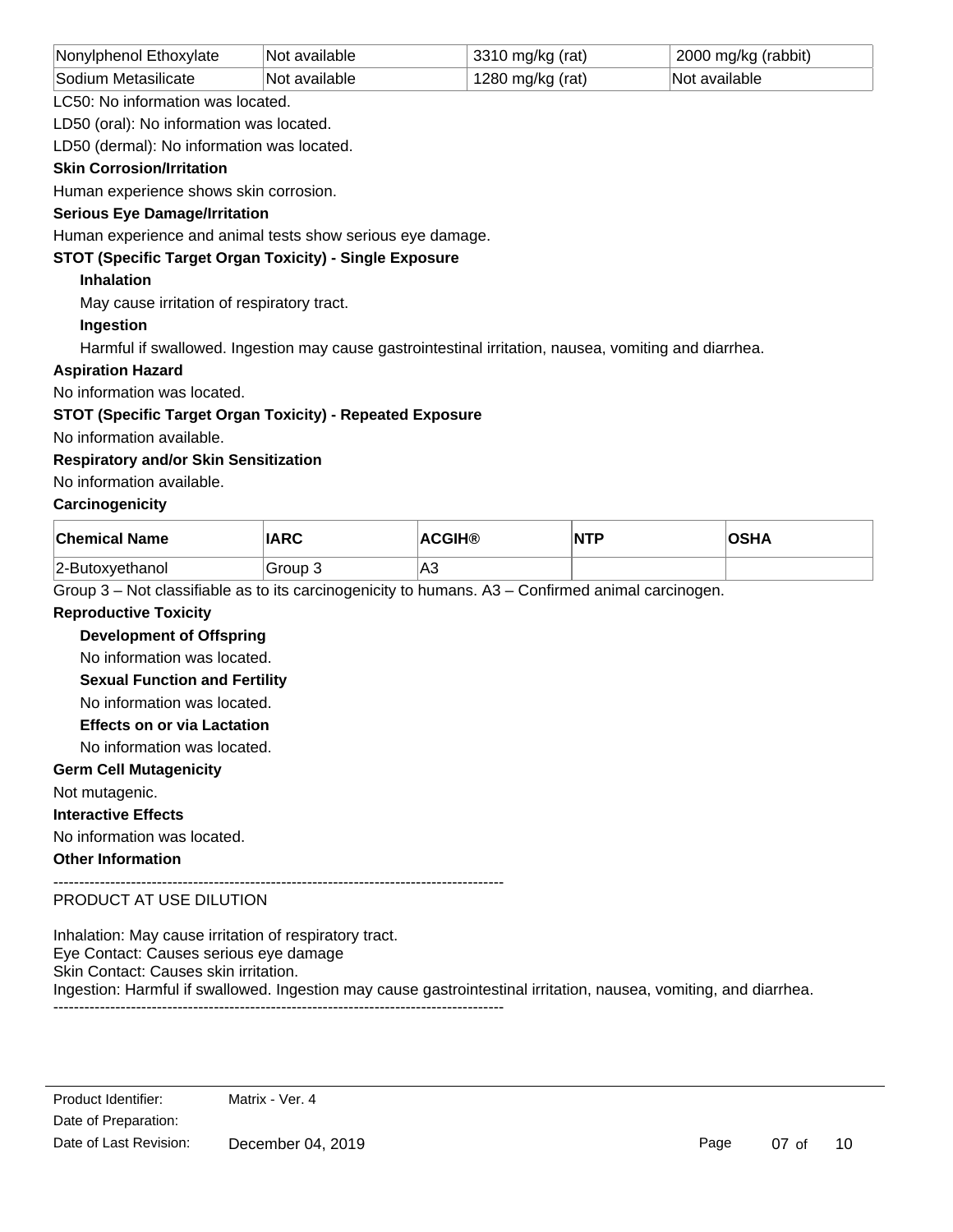## **SECTION 12. ECOLOGICAL INFORMATION**

### **Ecotoxicity**

Harmful, with long lasting effects to aquatic life, based on acute toxicity tests.

### **Acute Aquatic Toxicity**

| <b>Chemical Name</b>                                             | <b>LC50 Fish</b>                                                        | <b>EC50 Crustacea</b>                                 | <b>ErC50 Aquatic</b><br><b>Plants</b> | ErC50 Algae                                                         |
|------------------------------------------------------------------|-------------------------------------------------------------------------|-------------------------------------------------------|---------------------------------------|---------------------------------------------------------------------|
| 2-Butoxyethanol                                                  | 1490 mg/L (Lepomis Not available<br>macrochirus<br>(bluegill); 96-hour) |                                                       | Not available                         | Not available                                                       |
| Tetrasodium<br>ethylenediaminetetraaceta<br>te                   | 490 mg/L (Lepomis<br>macrochirus<br>(bluegill); 96-hour;<br>static)     | 610 mg/L (Daphnia<br>magna (water flea);<br>24-hour)  | Not available                         | 2.77 mg/L<br>(Desmodesmus<br>subspicatus (algae);<br>72-hour)       |
| Sodium hydroxide                                                 | 45.4 mg/L (Lepomis<br>macrochirus<br>(bluegill); static)                | Not available                                         | Not available                         | Not available                                                       |
| Benzenesulphonic acid,<br>C10-C13 alkyl derivs.,<br>sodium salts | 1.67 mg/L (Lepomis<br>macrochirus<br>(bluegill); 96-hour)               | 2.9 mg/L (Daphnia<br>magna (water flea);<br>48-hour)  | Not available                         | 29 mg/L<br>(Pseudokirchneriella<br>subcapitata (algae);<br>96-hour) |
| Nonylphenol Ethoxylate                                           | 1.8 mg/L (Lepomis<br>macrochirus<br>(bluegill); 96-hour)                | 12.2 mg/L (Daphnia<br>magna (water flea);<br>48-hour) | Not available                         | Not available                                                       |
| Sodium Metasilicate                                              | 2320 mg/L (96-hour;<br>static)                                          | 247 mg/L (Daphnia<br>magna (water flea);<br>48-hour)  | Not available                         | Not available                                                       |

## **Persistence and Degradability**

No information available.

### **Bioaccumulative Potential**

No information available.

### **Mobility in Soil**

No information was located.

### **Other Adverse Effects**

There is no information available.

## **SECTION 13. DISPOSAL CONSIDERATIONS**

### **Disposal Methods**

Dispose of contents and container in accordance with local, regional, national and international regulations.

|                                 |        | <b>SECTION 14. TRANSPORT INFORMATION</b>                        |                                      |                         |
|---------------------------------|--------|-----------------------------------------------------------------|--------------------------------------|-------------------------|
| <b>Regulation</b>               | UN No. | <b>Proper Shipping Name</b>                                     | <b>Transport Hazard</b><br>Class(es) | <b>Packing</b><br>Group |
| <b>US DOT</b>                   | UN3262 | Corrosive Solid, basic, inorganic, n.o.s. (Sodium<br>hydroxide) | 8                                    | $\mathbf{I}$            |
| Environmental<br><b>Hazards</b> |        | Not applicable                                                  |                                      |                         |
| <b>Special Precautions</b>      |        | Not applicable                                                  |                                      |                         |

Date of Preparation: Product Identifier: Matrix - Ver. 4 Date of Last Revision: December 04, 2019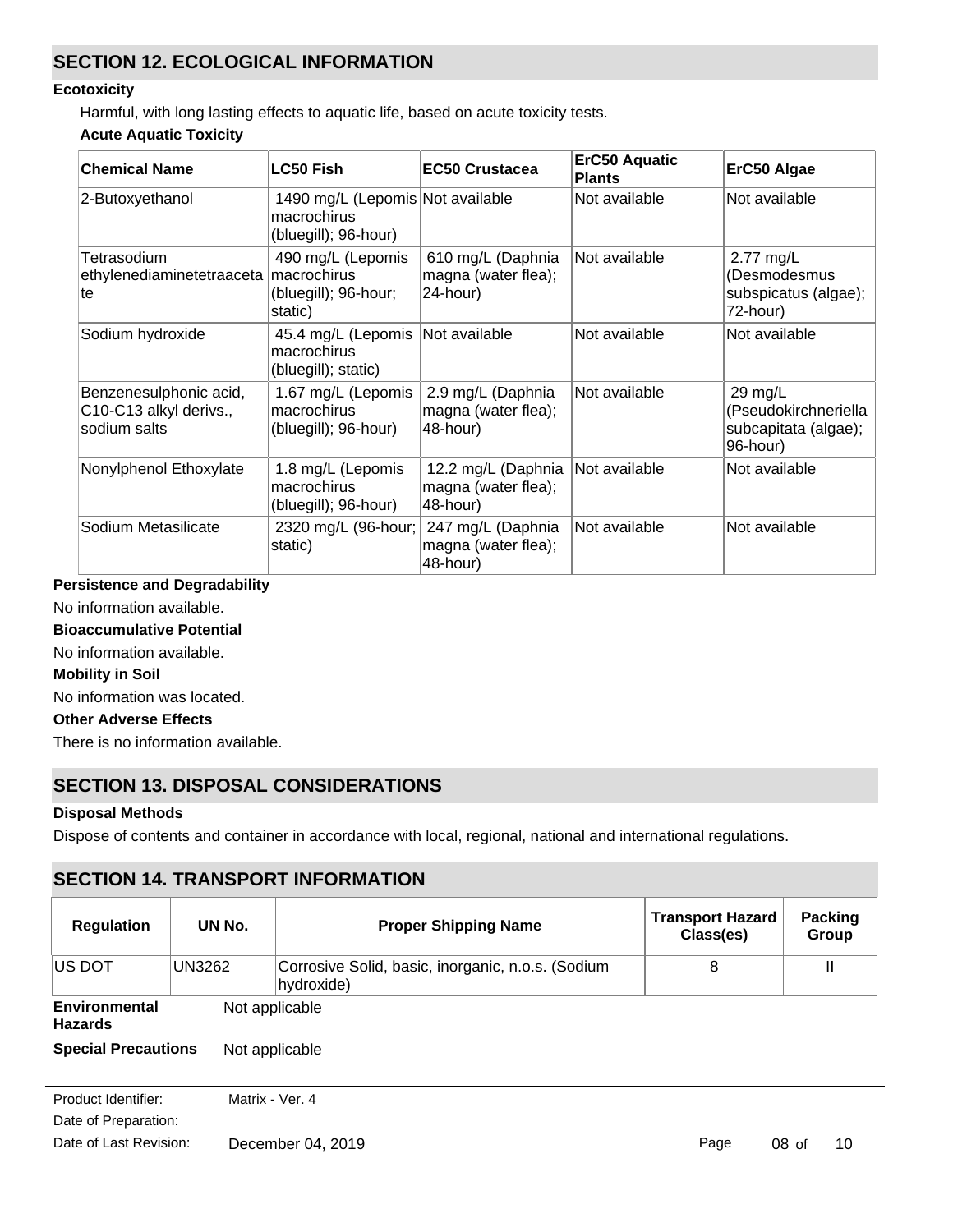### **Transport in Bulk According to Annex II of MARPOL 73/78 and the IBC Code**

**Emergency Response** 154 **Guide No.** Not applicable

## **SECTION 15. REGULATORY INFORMATION**

### **Safety, Health and Environmental Regulations**

### **Canada**

## **Domestic Substances List (DSL) / Non-Domestic Substances List (NDSL)**

All ingredients are listed on the DSL/NDSL.

## **USA**

## **Toxic Substances Control Act (TSCA) Section 8(b)**

All ingredients are listed on the TSCA Inventory.

### **Additional USA Regulatory Lists**

SARA Title III - Section 313:

Section 313 of Title III of the Superfund Amendments and Reauthorization Act of 1986 (SARA). This product does contain chemicals which are subject to the reporting requirements of the Act and Title 40 of the Code of Federal Regulations, Part 372.

| Chemical NameCAS-No | Weight % |         | SARA 313 - Threshold Values % |
|---------------------|----------|---------|-------------------------------|
| 2-Butoxyethanol     | 111-76-2 | $2 - 5$ |                               |

SARA Title III - Section 311/312:

| Acute Health Hazard               | Yes |    |
|-----------------------------------|-----|----|
| Chronic Health Hazard             | N٥  |    |
| Fire Hazard                       | N٥  |    |
| Sudden Release of Pressure Hazard |     | N٥ |
| Reactive Hazard                   |     | N٥ |

California Proposition 65 This product contains no Proposition 65 chemicals.

U.S. EPA Label Information

EPA Registration Number : Not applicable.

### **Clean Water Act**

This product contains the following substances which are regulated pollutants pursuant to the Clean Water Act (40 CFR 122.21 and 40 CFR 122.42):

CWA - Hazardous Substances :. (Sodium hydroxide)

CWA - Hazardous Substances :. (2-Butoxyethanol)

## **CERCLA**

This material, as supplied, contains one or more substances regulated as a hazardous substance under the Comprehensive Environmental Response Compensation and Liability Act (CERCLA) (40 CFR 302): Hazardous Substances RQs: Sodium Hydroxide 1000 lb final RQ/ RQ 454 kg final RQ

2-Butoxyethanol 5000 lb final RQ/ RQ 2270 kg final RQ

## **U.S. State Right-to-Know Regulations**

Massachusetts Right To Know:. (Sodium hydroxide) New Jersey Right To Know:. (Sodium hydroxide) Pennsylvania Right To Know:. (Sodium hydroxide) Illinois Right to Know:. (Sodium hydroxide) Rhode Island:. (Sodium hydroxide)